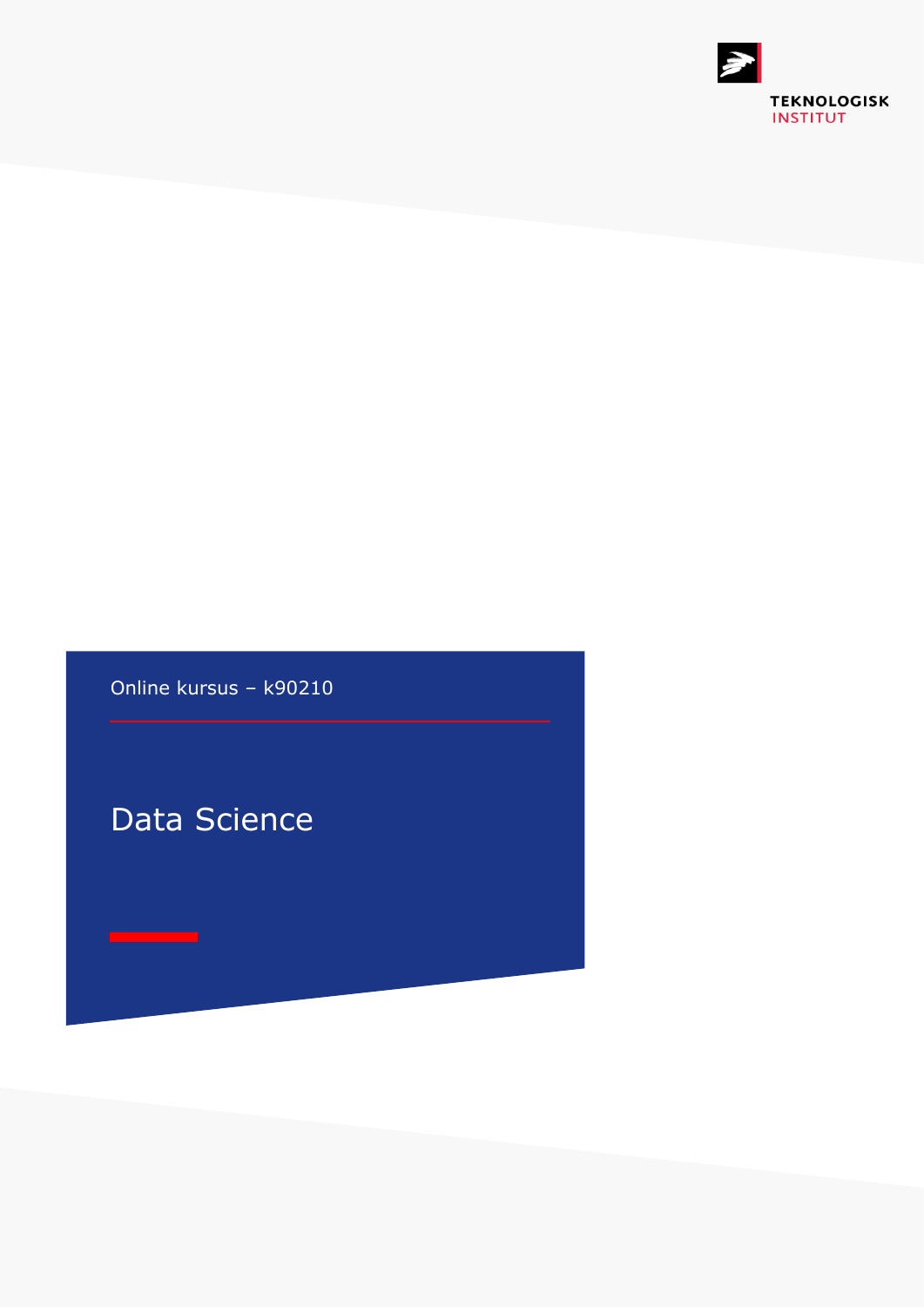# **Teknologisk Institut**

### **Data Science [www.teknologisk.dk/k9](http://www.teknologisk.dk/k)0210**

| <b>Title</b>                                                                                                             | <b>Estimated</b><br><b>Duration (hrs)</b> |
|--------------------------------------------------------------------------------------------------------------------------|-------------------------------------------|
|                                                                                                                          | 0,70                                      |
| <b>Data Science Overview</b>                                                                                             | 1,20                                      |
| Data Gathering                                                                                                           | 1,00                                      |
| <b>Data Filtering</b><br><b>Data Transformation</b>                                                                      | 0,80                                      |
| <b>Data Exploration</b>                                                                                                  | 1,00                                      |
| <b>Data Integration</b>                                                                                                  | 0,70                                      |
| <b>Data Analysis Concepts</b>                                                                                            | 1,70                                      |
| Data Classification and Machine Learning                                                                                 | 1,30                                      |
| <b>Data Communication and Visualization</b>                                                                              | 1,33                                      |
| <b>Getting Started with Microsoft R</b>                                                                                  | 1,30                                      |
| <b>Packages and Data Types</b>                                                                                           | 1,10                                      |
| The R Language and Big Data Processing                                                                                   | 1,60                                      |
| <b>Importing and Manipulating Data</b>                                                                                   | 1,10                                      |
| <b>Modifying and Summarizing Data</b>                                                                                    | 0,90                                      |
| <b>Data Visualization and Predictive Analytics</b>                                                                       | 0,93                                      |
| <b>Regression Analysis</b>                                                                                               | 0,98                                      |
| <b>Decision Tree and Classification Analysis</b>                                                                         | 1,00                                      |
| <b>Cluster Analysis and Ensemble Learning</b>                                                                            | 1,05                                      |
| Data Wrangling in R                                                                                                      | 1,50                                      |
| Debugging in R                                                                                                           | 0,90                                      |
| <b>Programming Techniques in R</b>                                                                                       | 1,50                                      |
| Domain-Specific Tools in R                                                                                               | 1,10                                      |
| Getting Started with Microsoft Azure HDInsight and Administering clusters                                                | 1,00                                      |
| <b>Working with HDInsight Clusters</b>                                                                                   | 1,58                                      |
| <b>Managing HDInsight Data, Jobs, and Security</b>                                                                       | 1,87                                      |
| <b>Batch Solutions with Hive and Apache Pig</b>                                                                          | 1,05                                      |
| <b>Operationalize and Design with Spark</b>                                                                              | 1,22                                      |
| Interactive Queries with Spark SQL and Interactive Hive                                                                  | 0,85                                      |
| Data Analysis Using Spark SQL and Hive                                                                                   | 0,80                                      |
| <b>Interactive Processing using Apache Phoenix on HBase</b>                                                              | 0,57                                      |
| <b>Create Spark Streaming Applications</b>                                                                               | 1,28                                      |
| Develop Real-time Processing Solutions with Apache Storm                                                                 | 1,05                                      |
| <b>Building Solutions using Kafka and HBase</b><br>Cloud Data Science: Using Algorithms in Azure Machine Learning Studio | 1,03                                      |
| <b>Building Data Pipelines</b>                                                                                           | 0,77                                      |
| Balancing the Four Vs of Data: The Four Vs of Data                                                                       | 1,17                                      |
| <b>Creating Data APIs Using Node.js</b>                                                                                  | 0,70                                      |
| Data Wrangler 4: Cleaning Data in R                                                                                      | 1,50                                      |
| <b>Tableau Desktop: Real Time Dashboards</b>                                                                             | 1,00                                      |
| <b>Data Analysis Application</b>                                                                                         | 1,13                                      |
| <b>Data Architecture Primer</b>                                                                                          | 1,42                                      |
| <b>Data Engineering Fundamentals</b>                                                                                     | 1,05<br>0,77                              |
|                                                                                                                          |                                           |
| Data Lake: Framework & Design Implementation                                                                             | 0,57                                      |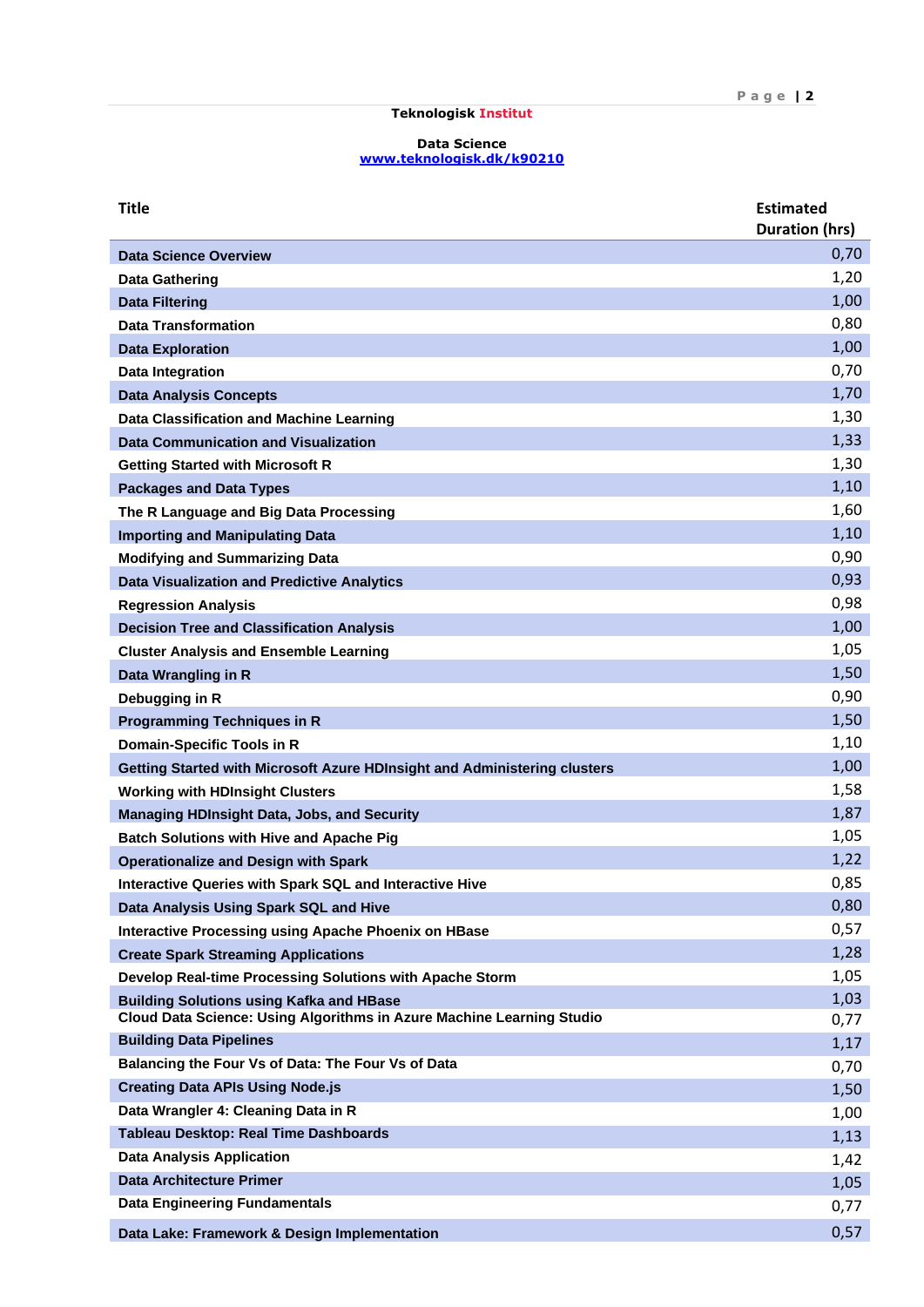## **Teknologisk Institut**

## **Data Science [www.teknologisk.dk/k9](http://www.teknologisk.dk/k)0210**

| Data Lake: Architectures & Data Management Principles                                                                           | 0,58         |
|---------------------------------------------------------------------------------------------------------------------------------|--------------|
| DevOps for Data Scientists: Data DevOps Concepts                                                                                | 0,75         |
| DevOps for Data Scientists: Data Science DevOps                                                                                 | 1,22         |
| DevOps for Data Scientists: Deploying Data DevOps                                                                               | 0,57         |
| DevOps for Data Scientists: Containers for Data Science                                                                         | 0,98         |
| Data Pipeline: Process Implementation Using Tableau & AWS                                                                       | 0,65         |
| Data Pipeline: Using Frameworks for Advanced Data Management                                                                    | 0,55         |
| Data Rollbacks: Transaction Rollbacks & Their Impact                                                                            | 0,60         |
| Data Rollbacks: Transaction Management & Rollbacks in NoSQL                                                                     | 0,48         |
| <b>Data Research Techniques</b>                                                                                                 | 0,55         |
| <b>Data Research Exploration Techniques</b>                                                                                     | 0,83         |
| <b>Data Research Statistical Approaches</b>                                                                                     | 0,72         |
| Data Silos, Lakes, & Streams: Introduction                                                                                      | 1,33         |
| Data Silos, Lakes, and Streams: Data Lakes on AWS                                                                               | 1,17         |
| Data Silos, Lakes, & Streams: Sources, Visualizations, & ETL Operations<br><b>Deploying Data Tools: Data Science Tools</b>      | 1,48         |
|                                                                                                                                 | 0,80         |
| Data Wrangling with Pandas: Working with Series & DataFrames                                                                    | 1,18         |
| Data Wrangling with Pandas: Visualizations and Time-Series Data                                                                 | 1,48         |
| Data Wrangling with Pandas: Advanced Features<br><b>Implementing Governance Strategies</b>                                      | 1,20         |
| Data Science 2: Data Driven Organizations                                                                                       | 0,77         |
|                                                                                                                                 | 1,25         |
| Data Architecture - Deep Dive: Design & Implementation                                                                          | 0,60<br>0,43 |
| Data Architecture - Deep Dive: Microservices & Serverless Computing<br><b>Compliance Issues and Strategies: Data Compliance</b> | 0,73         |
| Data Access & Governance Policies: Data Access Oversight and IAM                                                                | 0,98         |
| Data Access & Governance Policies: Data Classification, Encryption, and Monitoring                                              | 1,32         |
| <b>Getting Started with Hive: Introduction</b>                                                                                  | 0,90         |
| <b>Getting Started with Hive: Loading and Querying Data</b>                                                                     | 1,33         |
| Getting Started with Hive: Viewing and Querying Complex Data                                                                    | 1,20         |
| <b>Getting Started with Hive: Optimizing Query Executions</b>                                                                   | 0,72         |
| Getting Started with Hive: Optimizing Query Executions with Partitioning                                                        | 1,02         |
| <b>Getting Started with Hive: Bucketing &amp; Window Functions</b>                                                              | 1,07         |
| <b>Hadoop HDFS: Introduction</b>                                                                                                | 1,25         |
| Hadoop HDFS: Introduction to the Shell                                                                                          | 0,88         |
| <b>Hadoop HDFS: Working with Files</b>                                                                                          | 0,80         |
| <b>Hadoop HDFS: File Permissions</b>                                                                                            | 0,90         |
| Harnessing Data Volume & Velocity: Big Data to Smart Data                                                                       | 0,65         |
| <b>Getting Started with Hadoop: Fundamentals &amp; MapReduce</b>                                                                | 1,07         |
| Getting Started with Hadoop: Developing a Basic MapReduce Application                                                           | 1,23         |
| Getting Started with Hadoop: Filtering Data Using MapReduce                                                                     | 0,98         |
| Getting Started with Hadoop: MapReduce Applications With Combiners                                                              | 1,40         |
| Getting Started with Hadoop: Advanced Operations Using MapReduce                                                                | 0,82         |
| <b>Data Sources: Integration</b>                                                                                                | 0,67         |
| Data Sources: Implementing Edge on the Cloud                                                                                    | 0,52         |
| <b>MongoDB for Data Wrangling: Querying</b>                                                                                     | 1,10         |